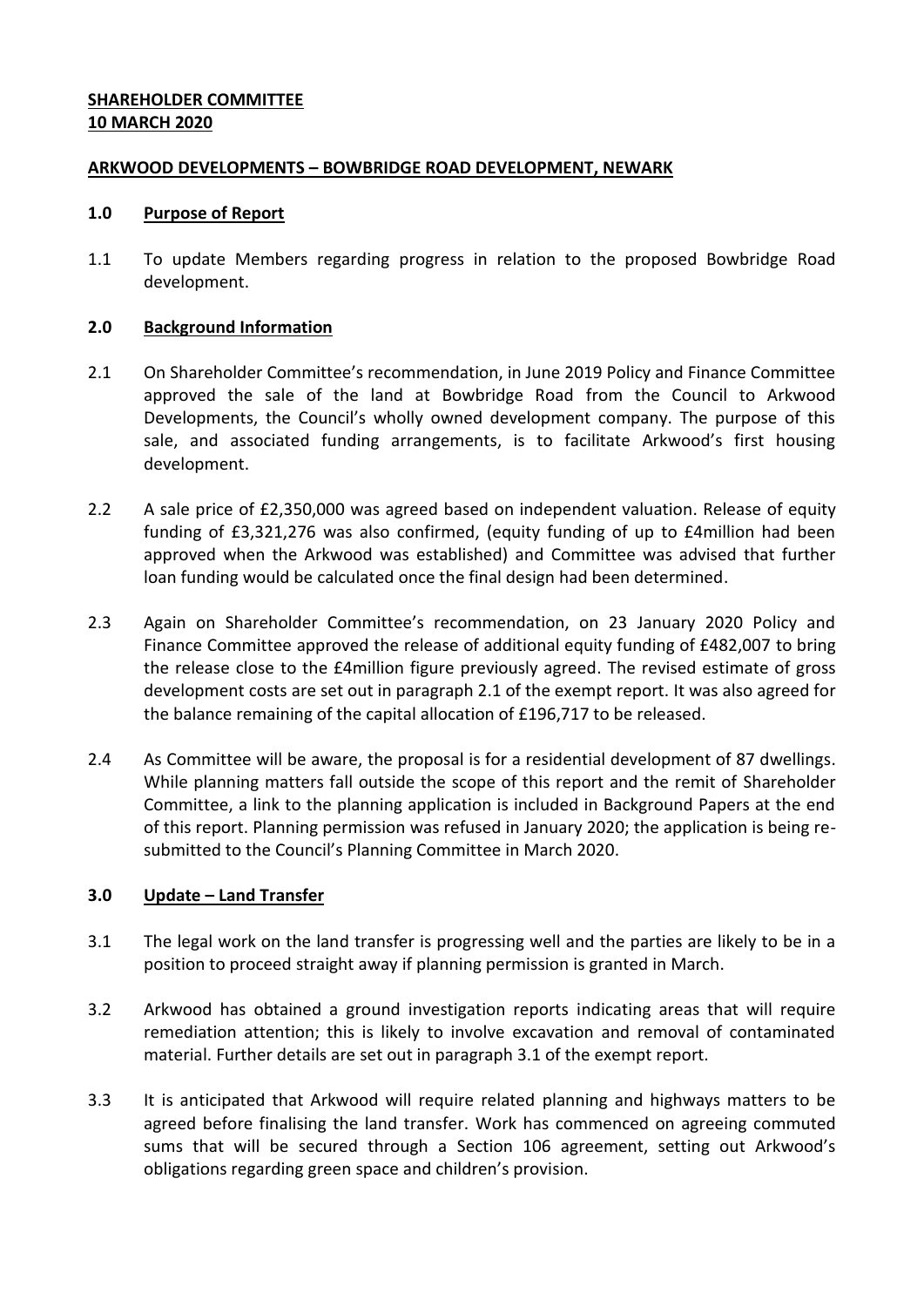- 3.4 In order to facilitate development Lord Hawke Way will also need to be adopted as highway maintainable at public expense. The terms of the highways agreement have been agreed in principle; further details are contained in paragraph 3.2 of the exempt report.
- 3.5 Committee is asked to recommend to Policy and Finance Committee that authority is delegated to the Director of Governance and Organisational Development in consultation with the Business Manager Finance to finalise the terms of the highways agreement, up to the maximum amounts set out in the exempt report.

# **4.0 Update – Loan Agreement**

- 4.1 In addition to the confirmed equity funding, the intention is for the Bowbridge Road development to be financed by a loan from the Council. Once established, the loan model can also be used for future developments. Further financial details are set out in paragraph 4.1 of the exempt report.
- 4.3 The Council is seeking further specialist advice to ensure the arrangement complies with State Aid rules; i.e. to ensure that the loan arrangement does not distort competition by giving Arkwood an unfair advantage over competitors. It is also seeking specialist legal advice on the structure of the loan arrangement to ensure that the Council has adequate security for the loan and to consider the most appropriate mechanisms for both interest and capital repayments.
- 4.4 The Director of Governance and Organisational Development and the Business Manager Financial Services have already been given delegated authority by Policy and Finance Committee to finalise and enter into the loan agreement on behalf of the Council.

# **5.0 Equalities Implications**

5.1 There are no adverse equalities implications in report. The proposed development scheme as detailed in the Company's business case specifically includes provision of residential units for older persons, who are persons with protected characteristics within equalities legislation.

## **6.0 Financial Implications (FIN19-20/282)**

- 6.1 As per Policy and Finance Committee on 23 June 2020 the additional equity has been paid to Arkwood Developments, taking the amount up to £4,000,000.
- 6.2 The cost of the work detailed at paragraph 4.3 is £24,000. A budget has been identified within the Change Management reserve to fund this. This work safeguards the Council's interests regarding the loan agreement, but also will then act as a template for future loan agreements with Arkwood regarding future schemes.

## **7.0 Community Plan – Alignment to Objectives**

7.1 Arkwood Developments is referenced in the Community Plan under the objective of accelerating the supply of new homes by delivering 300 new homes by 2020/27.